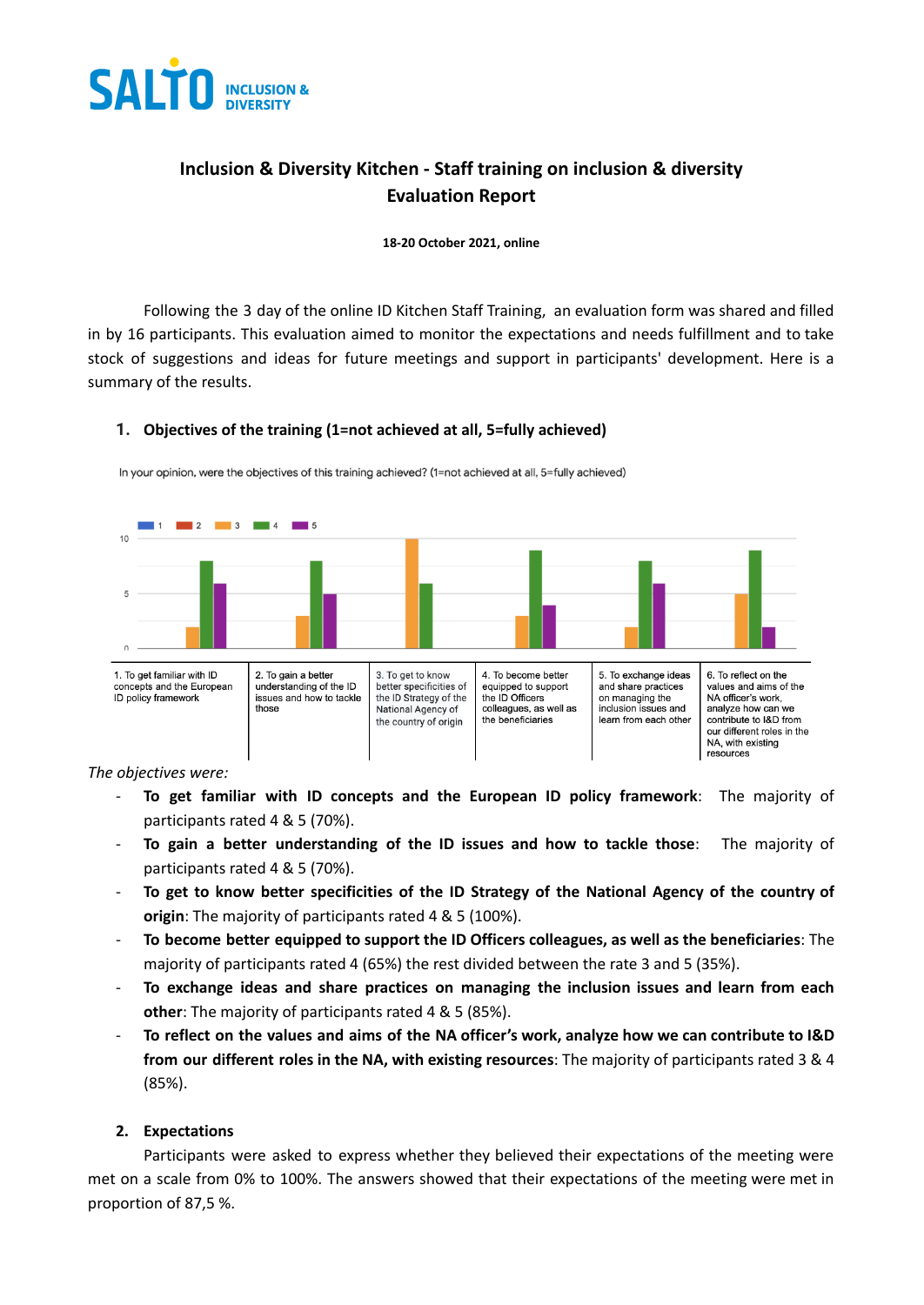

How much would you say that your expectations of the ID Kitchen were met? 16 risposte



#### **3. Overall experience**

Participants were asked how their experience of the meeting was on a scale from 'very negative' to 'very positive'. The answers were mostly positive, with 60% stating it was good/positive and 40% very positive



## **4. What worked and should be keep in future trainings**

In general, participants appreciated the engaging and energetic atmosphere of the training course. The balance between content and the space for sharing was very valuable to support their learning process. The use of the padlet was defined as useful and the program flow well structured and not "heavy", especially considering the online dimension.

#### **5. What should be improved, changed or add in future trainings**

The group had a diverse sense of the time: for some participants 3 days were too long, however the majority of participants expressed the need to have more time for sharing among them. They would like to foster a more cross-sectoral approach, maybe inviting more participants over the youth field and they suggest sharing more concrete practice implemented by the NA in the framework of the ID strategy implementation.